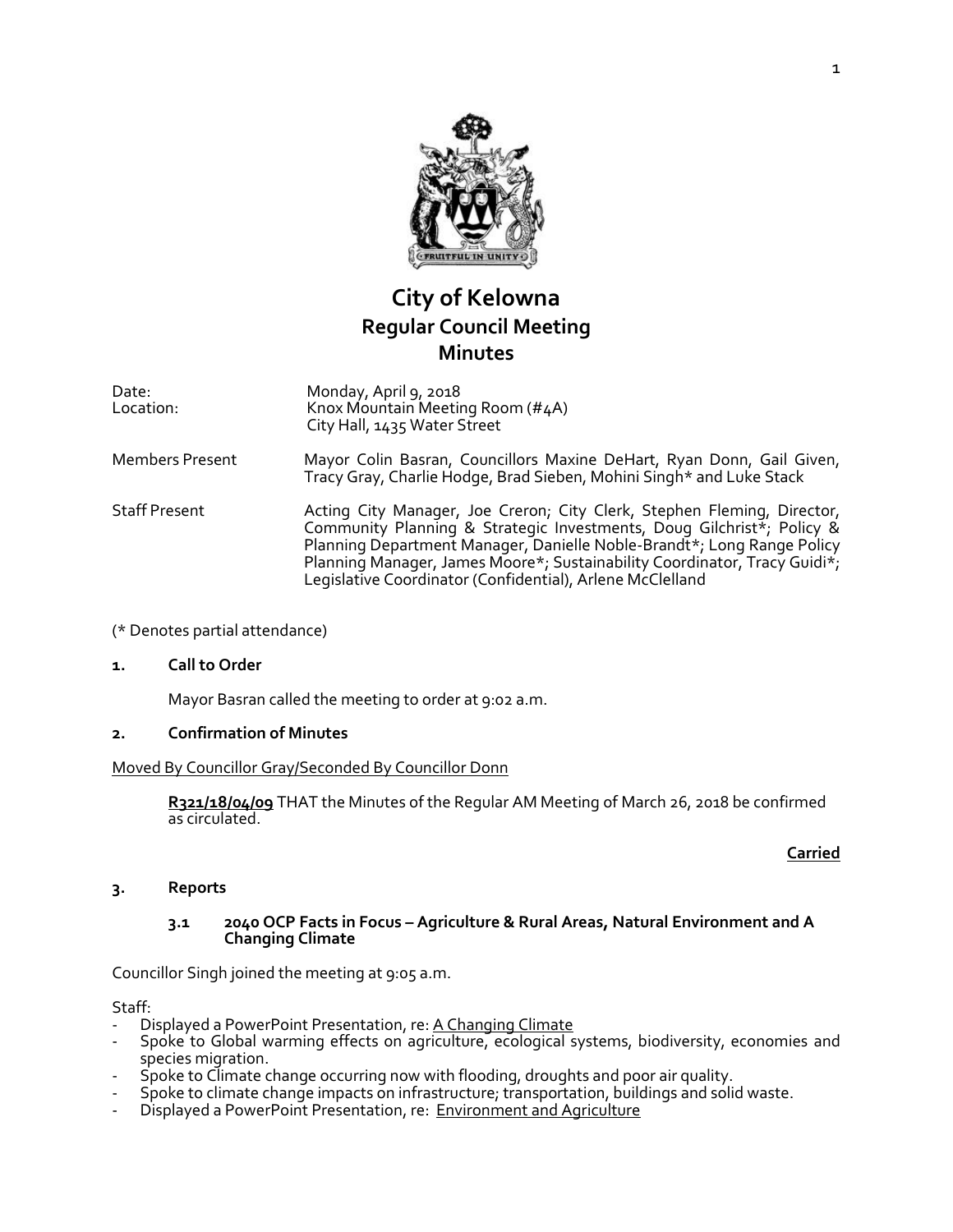- Spoke to the City's agricultural and natural lands being silent partners in our community health.
- Spoke to the role and importance of agriculture in the community stating that 55% of Kelowna is zoned for agriculture with almost 40% of the City within the ALR.
- Spoke to the fundamental role of natural areas in the community serving many functions for stormwater management, erosion control and filtering water and air for quality.
- Spoke to the challenges as well as what is working with Agricultural land and the current Official Community Plan.
- Spoke to consequences of inaction to protect farmland and natural areas.
- Responded to questions from Council.

#### Council:

Provided individual comments.

#### Moved By Councillor Given/Seconded By Councillor Singh

**R322/18/04/09** THAT Council receives, for information, the report from the Policy & Planning Department Manager dated April 9, 2018, with respect to the 2040 OCP Facts in Focus – Agriculture & Rural Areas, Natural Environment and A Changing Climate.

The meeting recessed at 10:29 a.m.

The meeting reconvened at 10:37 a.m.

#### **4. Resolution Closing the Meeting to the Public**

#### Moved By Councillor Hodge/Seconded By Councillor Singh

**R323/18/04/09** THAT this meeting be closed to the public pursuant to Section 90(1) (b), (c) and (e) of the Community Charter for Council to deal with matters relating to the following:

- Municipal Award Consideration
- Labour Relations
- Acquisition, Disposition or Expropriation of Land or Improvements

**Carried**

**Carried**

#### **5. Adjourn to Closed Session**

The meeting adjourned to a closed session at 10:37 a.m.

#### **6. Reconvene to Open Session**

The meeting reconvened to an open session at 12:06 p.m.

#### **7. Issues Arising from Correspondence & Community Concerns**

## **7.1 Councillor Hodge, re: Renovations to City Hall**

Councillor Hodge:

Raised concerns with accessibility to the building after hours for those with accessibility and mobility needs.

Acting City Manager:

Confirmed Council and staff may use Queensway entrance after hours to gain access to City Hall.